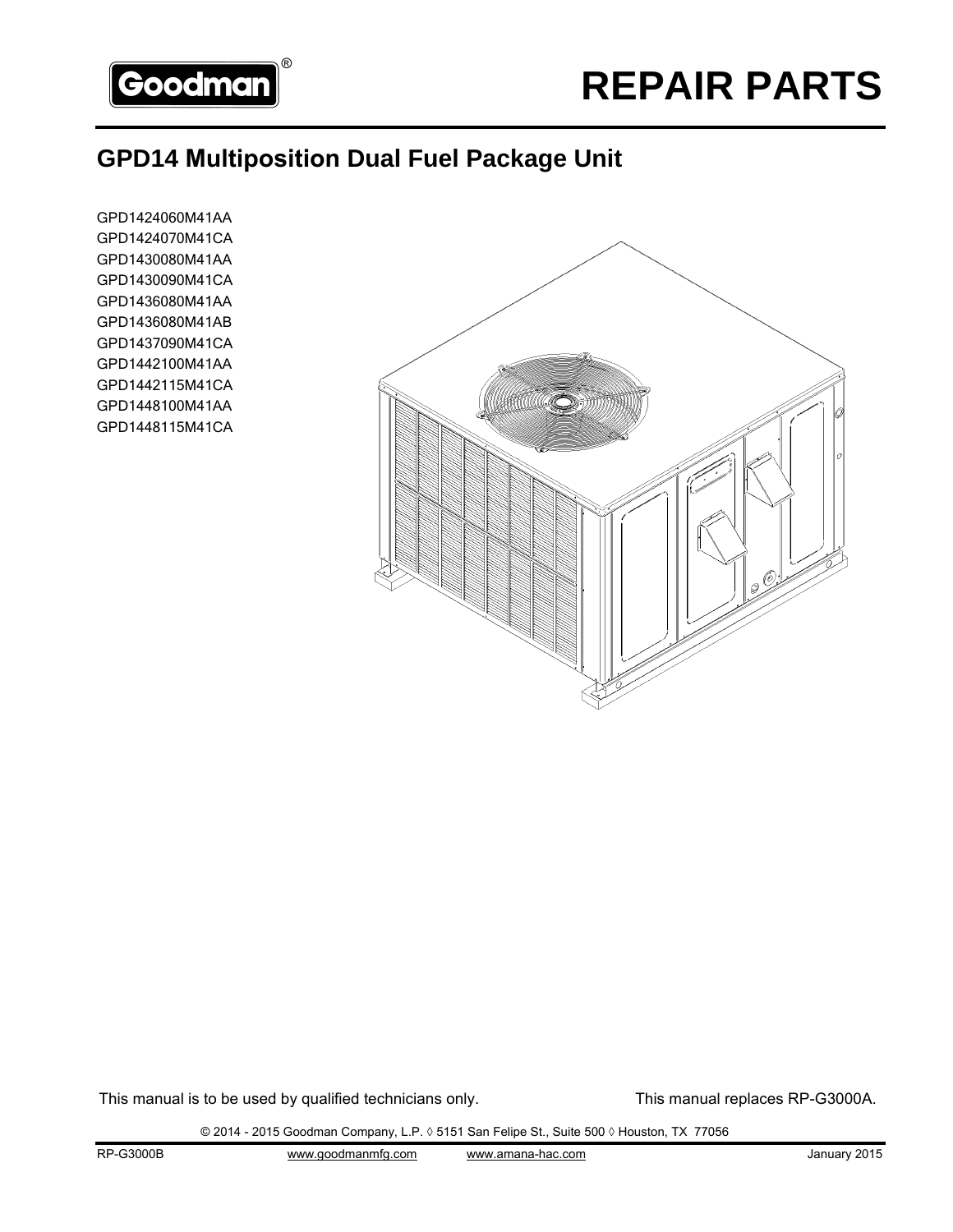#### **Index**

| <b>Functional Parts List</b> |        |
|------------------------------|--------|
| Illustration and Parts       | 4 - 15 |

*Views shown are for parts illustrations only, not servicing procedures*

#### **Text Codes:**

AR - As Required NA - Not Available NS - Not Shown 00000000 - See Note QTY - Quantity Example (QTY 3) (If Quantity not shown, Quantity = 1) M - Model Example (M1) (If M Code not shown, then part is used on all Models)

#### **Expanded Model Nomenclature:**

 Example M1 - Model#1 M2 - Model#2 M3 - Model#3

Goodman Company, L.P. is not responsible for personal injury or property damage resulting from improper service. Review all service information before beginning repairs.

Warranty service must be performed by an authorized technician, using authorized factory parts. If service is required after the warranty expires, Goodman Company, L.P. also recommends contacting an authorized technician and using authorized factory parts.

Goodman Company, L.P. reserves the right to discontinue, or change at any time, specifications or designs without notice or without incurring obligations.

For assistance within the U.S.A. contact: Consumer Affairs Department Goodman Company, L.P. 7401 Security Way Houston, Texas 77040 877-254-4729-Telephone 713-863-2382-Facsimile

International Division Goodman Company, L.P. 7401 Security Way Houston, Texas 77040 713-861-2500-Telephone 713-863-2382-Facsimile For assistance outside the U.S.A. contact: International Divisionwww.goodmanmfg.com www.amana-hac.com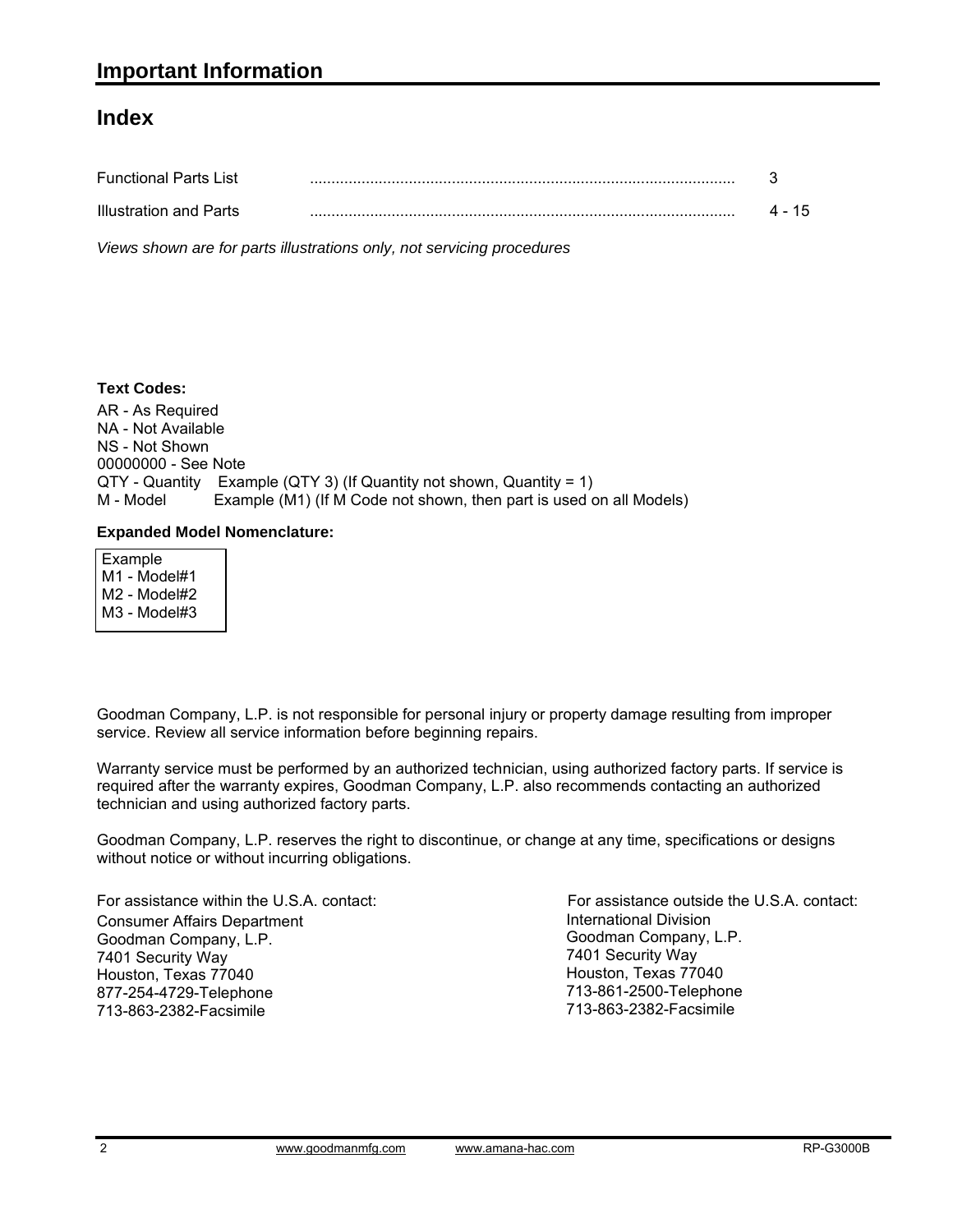#### **Functional Parts**

# Part<br>No:

| No:            | <b>Description:</b>                                                           |                                              |                                      |
|----------------|-------------------------------------------------------------------------------|----------------------------------------------|--------------------------------------|
|                |                                                                               | 0131M00689                                   | PROGRAMMED MOTOR (M5, M6)            |
| 0130M00025     | 24V RELAY                                                                     | 0131M00594                                   | PROGRAMMED MOTOR (M7)                |
| 20269903       | AUXILIARY LIMIT, AUTO RESET                                                   | 0131M00440                                   | PROGRAMMED MOTOR (M9)                |
| 10735102       | BECKETT BURNER (M2, M4, M7, M9, M11)                                          | 0131M00690                                   | PROGRAMMED MOTOR (M8)                |
| 0163F00017     | BECKETT BURNER (M1, M3, M5, M6, M8,                                           | 0131M00691                                   | PROGRAMMED MOTOR (M11)               |
|                | M10)                                                                          | 0131M00434                                   | PROGRAMMED MOTOR (M2)                |
| D6723303       | BLOWER WHEEL (M3, M4, M5, M6, M7)                                             | 0131M00687                                   | PROGRAMMED MOTOR (M1)                |
| B1368058       | BLOWER WHEEL 10 X 8 (M1, M2)                                                  | 0151R00071                                   | REVERSING VALVE (M8, M9, M10, M11)   |
| B1368000       | BLOWER WHEEL 11 X 10 (M8, M9, M10, M11)                                       | 0151R00069                                   | REVERSING VALVE (M1, M2, M3, M4, M5, |
| CAP050400440CT | CAPACITOR 5/40/440V/DUAL RD (M1, M2,<br>M3, M4)                               | B1225022                                     | M6, M7)<br>SOLENOID COIL             |
| CAP050450440CT | CAPACITOR 5/45/440V/DUAL RD (M5, M6,<br>M7, M8, M9, M10, M11)                 | 0130M00138                                   | TRANSFORMER 208/230, 24V             |
| ZP29K5EPFV130  | COMP,29000,208/230/60/1 (M5, M7)                                              |                                              | <b>Expanded Model Nomenclature</b>   |
| ZP31K6EPFV130  | COMP, 42500, 208/230/60/1 (M6)                                                | M1 - GPD1424060M41AA                         |                                      |
| ZP21K5EPFV130  | COMPRESSOR 21300, 208/230/60/1 (M1, M2)                                       | M2 - GPD1424070M41CA                         |                                      |
| ZP25K5EPFV130  | COMPRESSOR 25200, 208/230/60/1 (M3, M4)                                       | M3 - GPD1430080M41AA                         |                                      |
| ZP34K5EPFV130  | COMPRESSOR 34500, 208/230/60/1 (M8, M9)                                       | M4 - GPD1430090M41CA                         |                                      |
| ZP39K5EPFV130  | COMPRESSOR 39000, 208/230/60/1 (M10,                                          |                                              |                                      |
|                | M11)<br>COND MOTOR 1/4 HP, 1 SP, 8 PL (M3, M4,                                | M5 - GPD1436080M41AA                         |                                      |
| 0131M00061     | M5, M6, M7)                                                                   | M6 - GPD1436080M41AB                         |                                      |
| 0131M00429     | COND MOTOR 1/4 HP, 1 SP, 6 PL (M8, M9,<br>M <sub>10</sub> , M <sub>11</sub> ) | M7 - GPD1437090M41CA<br>M8 - GPD1442100M41AA |                                      |
| 0131M00009P    | COND MOTOR 1/6 HP, 1 SP, 8 PL (M1, M2)                                        | M9 - GPD1442115M41CA                         |                                      |
| CONT1P025024V  | CONTACTOR 25 AMP, 1P, 24V (M1, M2, M3,<br>M4, M5, M6, M7)                     | M10 - GPD1448100M41AA                        |                                      |
| CONT1P030024V  | CONTACTOR 30 AMP, 1P, 24V (M8, M9, M10,<br>M11)                               | M11 - GPD1448115M41CA                        |                                      |
| 0130M00099     | CONTROL, DEFROST (M1, M2, M3, M4, M5,<br>M6, M7)                              |                                              |                                      |
| 0130M00101     | CONTROL, DEFROST (M8, M9, M10, M11)                                           |                                              |                                      |
| 0230G00005     | CRANKCASE HEATER SWITCH (M8, M9)                                              |                                              |                                      |
| 0130M00074     | <b>CUT-OUT SWITCH, HIGH PRESSURE</b>                                          |                                              |                                      |
| 0130M00075     | CUT-OUT SWITCH, LOW PRESSURE                                                  |                                              |                                      |
| PCBDM133       | DEFROST CONTROL BOARD                                                         |                                              |                                      |
| 0130M00106     | DISC THERMOSTAT CRNKCS HTR SW (M8,<br>M9)                                     |                                              |                                      |
| B1086773       | FAN BLADE 22" (M1, M2)                                                        |                                              |                                      |
| 0150G00002     | FAN BLADE SWEPT-WING (M3, M4, M5, M6,<br>M7)                                  |                                              |                                      |
| 0150G00003     | FAN BLADE SWEPT-WING (M8, M9, M10,<br>M11)                                    |                                              |                                      |
| 0130F00010     | <b>FLAME SENSOR</b>                                                           |                                              |                                      |
| 0151F00000P    | GAS VALVE - WHITE-RODGERS 2-STAGE                                             |                                              |                                      |
| 0163R00003     | HEATER, CRANKCASE 230V 40W (M8, M9)                                           |                                              |                                      |
| 0130F00014     | <b>IGNITOR</b>                                                                |                                              |                                      |
| 10728343       | LIMIT SWITCH (M1, M2, M4, M7)                                                 |                                              |                                      |
| 10728344       | LIMIT SWITCH (M8, M9, M10, M11)                                               |                                              |                                      |
| 10728342       | LIMIT SWITCH (M3, M5, M6)                                                     |                                              |                                      |
| 10123532       | MANUAL RESET LIMIT 350°F (M3, M5, M6,<br>M8, M10)                             |                                              |                                      |
| 10123529       | MANUAL RESET LIMIT-GREEN (M1, M2, M4,<br>M7, M9, M11)                         |                                              |                                      |
| PCBAG127       | PCB, IGNITION, DSI, 2 STG                                                     |                                              |                                      |
| 11112501       | PRESSURE SWITCH                                                               |                                              |                                      |
| 0131M00714     | PROGRAMMED MOTOR (M4)                                                         |                                              |                                      |
| 0131M00715     | PROGRAMMED MOTOR                                                              |                                              |                                      |
| 0131M00740     | PROGRAMMED MOTOR (M10)                                                        |                                              |                                      |
| 0131M00688     | PROGRAMMED MOTOR (M3)                                                         |                                              |                                      |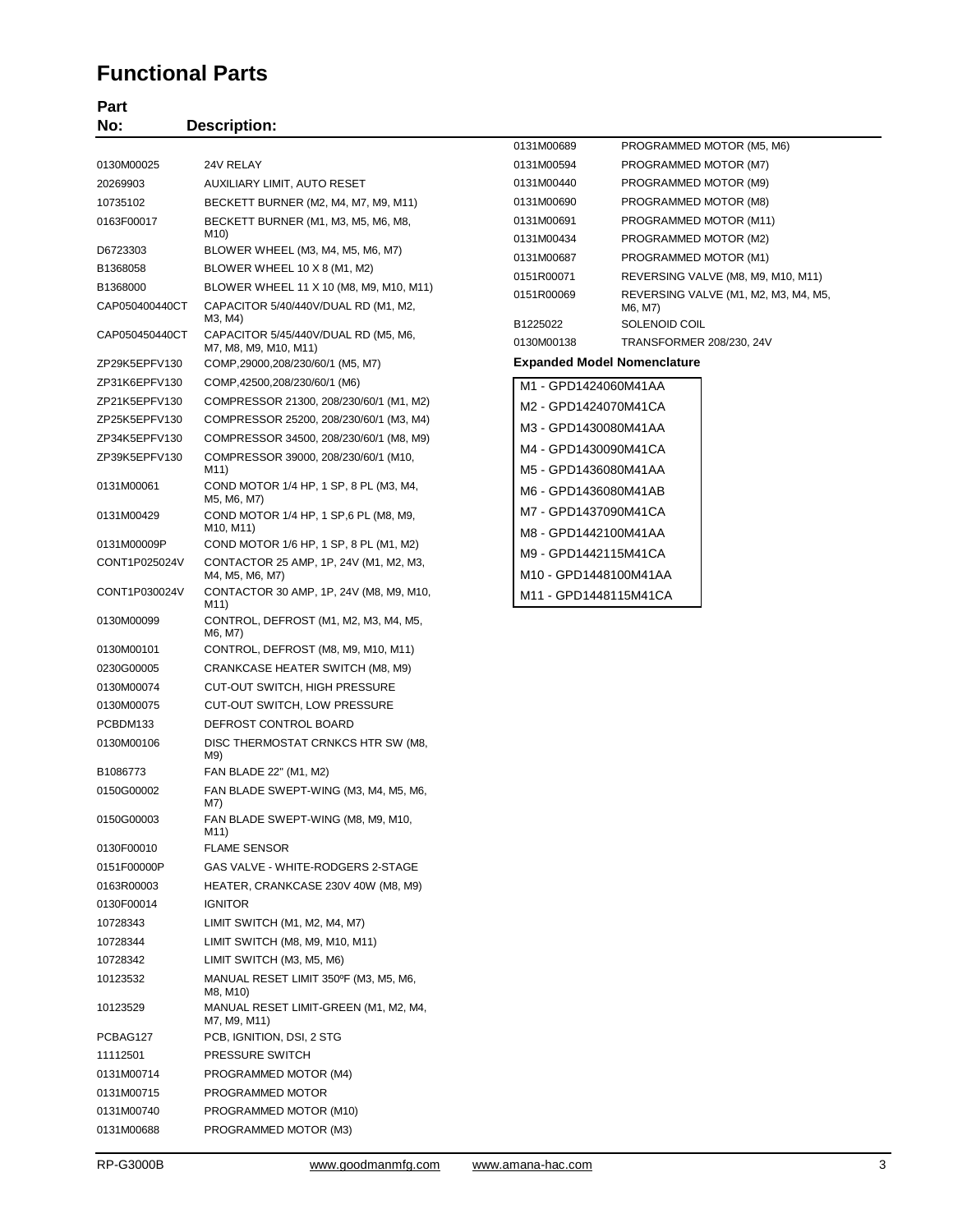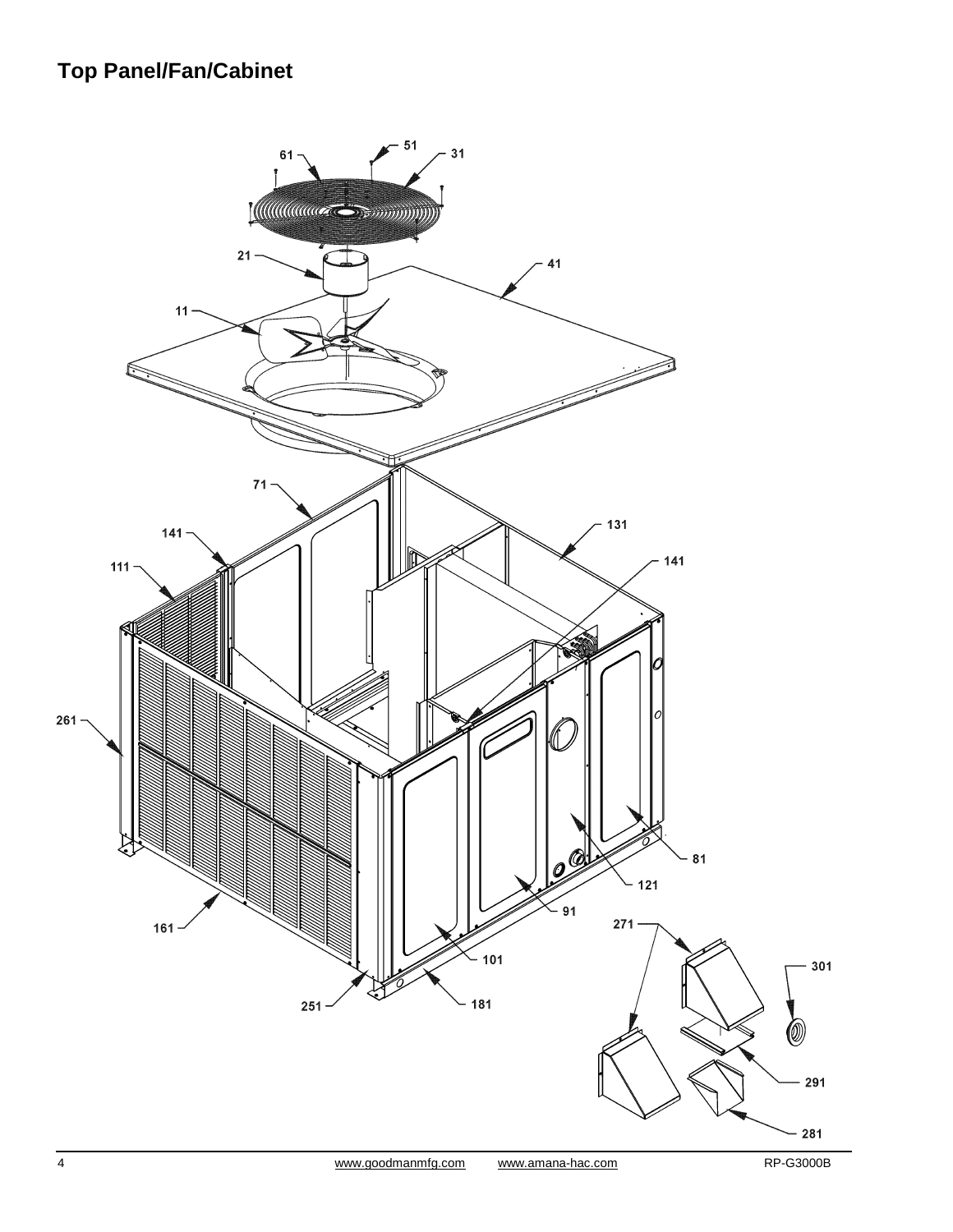# **Top Panel/Fan/Cabinet**

|          | <b>Ref. Part</b> |                                                                                 | <b>Ref. Part</b>  |                                          |
|----------|------------------|---------------------------------------------------------------------------------|-------------------|------------------------------------------|
|          | No: No:          | <b>Description:</b>                                                             | No: No:           | <b>Description:</b>                      |
| Image 1: |                  |                                                                                 | Image 1:          |                                          |
| 11       | B1086773         | FAN BLADE 22" (M1, M2)                                                          | NS.<br>0259G00107 | WIRE HARNESS, FAN MOTOR (M3, M4, M5, M6, |
| 11       | 0150G00002       | FAN BLADE SWEPT-WING (M3, M4, M5, M6, M7)                                       |                   | M7)                                      |
| 11       | 0150G00003       | FAN BLADE SWEPT-WING (M8, M9, M10, M11)                                         |                   | <b>Expanded Model Nomenclature</b>       |
| 21       | 0131M00061       | COND MOTOR 1/4 HP, 1 SP, 8 PL (M3, M4, M5,                                      |                   | M1 - GPD1424060M41AA                     |
|          |                  | M6, M7)                                                                         |                   | M2 - GPD1424070M41CA                     |
| 21       | 0131M00429       | COND MOTOR 1/4 HP, 1 SP, 6 PL (M8, M9, M10,<br>M11)                             |                   | M3 - GPD1430080M41AA                     |
| 21       | 0131M00009P      | COND MOTOR 1/6 HP, 1 SP, 8 PL (M1, M2)                                          |                   | M4 - GPD1430090M41CA                     |
| 31       | 0152G00003       | <b>FAN GRILLE</b>                                                               |                   | M5 - GPD1436080M41AA                     |
| 41       | 0121G00156PDG    | <b>TOP PANEL</b>                                                                |                   | M6 - GPD1436080M41AB                     |
| 51       | M0221817         | SMALL SCREW (QTY 8)                                                             |                   | M7 - GPD1437090M41CA                     |
| 61       | 0163M00006P      | ACORN NUT 5/16 HEX BLACK (QTY 4)                                                |                   |                                          |
| 71       | 20464801PDG      | BLOWER DOOR 32" (M1, M2, M3, M4, M5, M6, M7)                                    |                   | M8 - GPD1442100M41AA                     |
| 71       | 20464806PDG      | BLOWER DOOR 40" (M8, M9, M10, M11)                                              |                   | M9 - GPD1442115M41CA                     |
| 81       | 20464802PDG      | EVAP/CONTROL DOOR 32" (M1, M2, M3, M4, M5,<br>M6, M7)                           |                   | M10 - GPD1448100M41AA                    |
|          | 20464807PDG      | EVAP/CONTROL DOOR 40" (M8, M9, M10, M11)                                        |                   | M11 - GPD1448115M41CA                    |
| 81<br>91 | 0121G00526DG     | HT EXCHANGE DOOR 32" (M1, M2, M3, M4, M5,                                       |                   |                                          |
|          |                  | M6, M7)                                                                         |                   |                                          |
| 91       | 0121G00527DG     | HT EXCHANGE DOOR 38" (M8, M9, M10, M11)                                         |                   |                                          |
| 101      | 20464804PDG      | COMPRESSOR DOOR 32" (M1, M2, M3, M4, M5,                                        |                   |                                          |
|          |                  | M6, M7)                                                                         |                   |                                          |
| 101      | 20464809PDG      | COMPRESSOR DOOR 40" (M8, M9, M10, M11)                                          |                   |                                          |
| 111      | 20467701PDG      | LOUVERED PANEL, COND SIDE 32" (M1, M2, M3,<br>M4, M5, M6, M7)                   |                   |                                          |
| 111      | 20467702PDG      | LOUVERED PANEL, COND SIDE 40" (M8, M9,<br>M <sub>10</sub> , M <sub>11</sub> )   |                   |                                          |
| 121      | 20466101PDG      | UTILITY PANEL 32" (M1, M2, M3, M4, M5, M6, M7)                                  |                   |                                          |
| 121      | 20466102PDG      | UTILITY PANEL 40" (M8, M9, M10, M11)                                            |                   |                                          |
| 131      | 0121G00673DG     | PNL, DUCT, GAS 32.5" (M1, M2, M3, M4, M5, M6,<br>M7)                            |                   |                                          |
| 131      | 0121G00674DG     | PNL, DUCT, GAS 40" (M8, M9, M10, M11)                                           |                   |                                          |
| 141      | 0121G00460       | SUPPORT POST 32" (M1, M2, M3, M4, M5, M6, M7)                                   |                   |                                          |
| 141      | 0121G00462       | SUPPORT POST 40" (M8, M9, M10, M11)                                             |                   |                                          |
| 161      | 20464401PDG      | LOUVERED PANEL, COND SIDE 32" (M1, M2, M3,<br>M4, M5, M6, M7)                   |                   |                                          |
| 161      | 20464402PDG      | LOUVERED PANEL, COND SIDE 40" (M8, M9,<br>M <sub>10</sub> , M <sub>11</sub> )   |                   |                                          |
| 181      | 0121G00290       | BASE PAN RAIL (QTY 2)                                                           |                   |                                          |
| 251      | 20464201PDG      | CORNER POST-COMP END 32" (M1, M2, M3, M4,<br>M5, M6, M7)                        |                   |                                          |
| 251      | 20464202PDG      | CORNER POST-COMP END 40" (M8, M9, M10,<br>M11)                                  |                   |                                          |
| 261      | 20464301PDG      | CORNER POST-HAIRPIN END 32" (M1, M2, M3,<br>M4, M5, M6, M7)                     |                   |                                          |
| 261      | 20464302PDG      | CORNER POST-HAIRPIN END 40" (M8, M9, M10,<br>M11)                               |                   |                                          |
| 271      | 0121G00323       | FLUE HOOD (QTY 2)                                                               |                   |                                          |
| 281      | 0121G00190       | FLUE HOOD-LOWER                                                                 |                   |                                          |
| 291      | 20472601         | SCREEN-FLUE HOOD                                                                |                   |                                          |
| 301      | B1910012         | <b>GAS LINE GROMMET</b>                                                         |                   |                                          |
| ΝS       | B1373315         | ACCESS FITTING (QTY 2)                                                          |                   |                                          |
| ΝS       | 0163M00175       | CAP WITH O-RING (QTY 2)                                                         |                   |                                          |
| ΝS       | 17788000083F     | PVC CONDUIT 8.25"                                                               |                   |                                          |
| ΝS       | 0163M00005P      | WASHER, BLACK (.50 OD .218ID) (QTY 4)                                           |                   |                                          |
| NS.      | 0259G00106       | WIRE HARNESS, FAN MOTOR (M1, M2, M8, M9,<br>M <sub>10</sub> , M <sub>11</sub> ) |                   |                                          |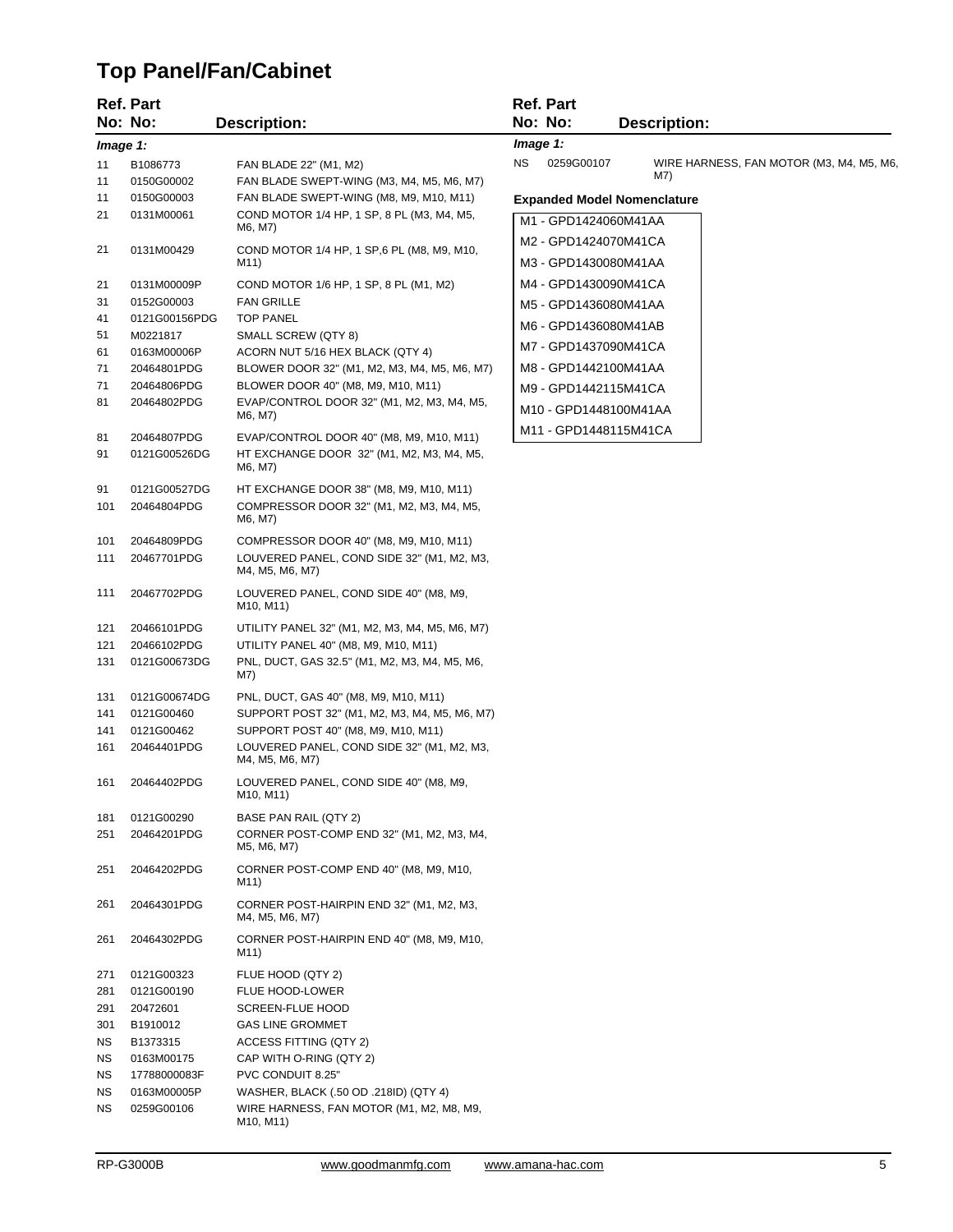### **Partition Panels**

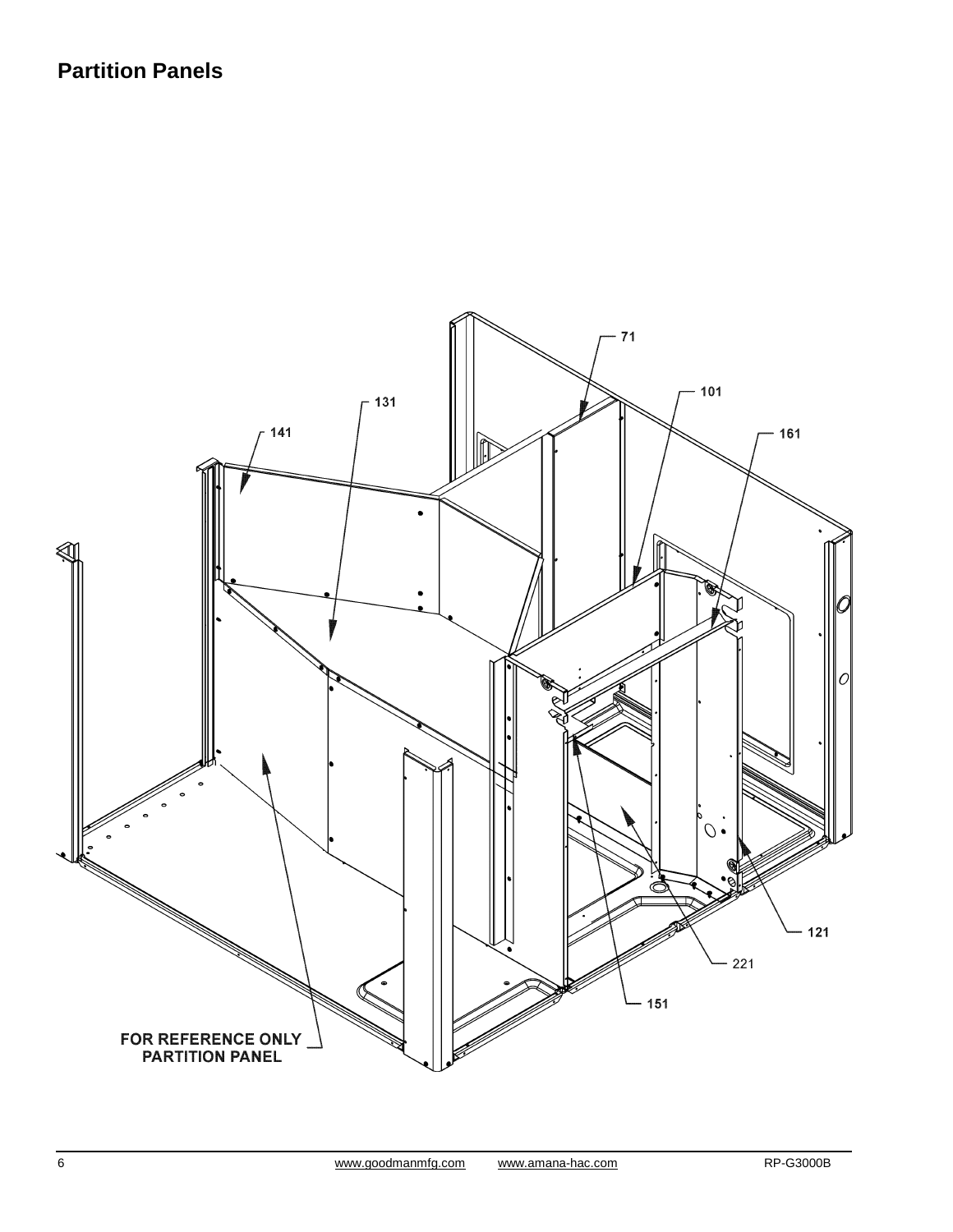#### **Partition Panels**

|     | <b>Ref. Part</b>                   |                                     |                                                                  | <b>Ref. Part</b> |                     |  |  |  |
|-----|------------------------------------|-------------------------------------|------------------------------------------------------------------|------------------|---------------------|--|--|--|
|     | No: No:                            | <b>Description:</b>                 |                                                                  | No: No:          | <b>Description:</b> |  |  |  |
|     | Image 1:                           |                                     |                                                                  |                  |                     |  |  |  |
| 71  | 20465305                           |                                     | BLOWER DIVIDER (M1, M2)                                          |                  |                     |  |  |  |
| 71  | 20465304                           |                                     | BLOWER DIVIDER 32" 10 X 9 (M3, M4, M5, M6, M7)                   |                  |                     |  |  |  |
| 71  | 20465302                           |                                     | BLOWER DIVIDER 38" (M8, M9, M10, M11)                            |                  |                     |  |  |  |
| 101 | 20465201                           |                                     | FILLER PANEL, HEAT EXCHANGER 32" (M1, M2,<br>M3, M4, M5, M6, M7) |                  |                     |  |  |  |
| 101 | 20465202                           | M <sub>10</sub> , M <sub>11</sub> ) | FILLER PANEL, HEAT EXCHANGER 40" (M8, M9,                        |                  |                     |  |  |  |
| 121 | 20465501                           |                                     | EVAP/HEAT EXCHANGER DIVIDER 32" (M1, M2,<br>M3, M4, M5, M6, M7)  |                  |                     |  |  |  |
| 121 | 20465502                           | M <sub>10</sub> , M <sub>11</sub> ) | EVAP/HEAT EXCHANGER DIVIDER 38" (M8, M9,                         |                  |                     |  |  |  |
| 131 | 20465701                           |                                     | <b>FAN PARTITION SHELF</b>                                       |                  |                     |  |  |  |
| 141 | 20465801                           |                                     | FAN SURROUND 32" (M1, M2, M3, M4, M5, M6, M7)                    |                  |                     |  |  |  |
| 141 | 20465802                           |                                     | FAN SURROUND 40" (M8, M9, M10, M11)                              |                  |                     |  |  |  |
| 151 | 20472501                           |                                     | SHIELD, HEAT EXCHANGER TUBES                                     |                  |                     |  |  |  |
| 161 | 0121G00555                         |                                     | DRAIN CHANNEL, SUCTION TUBE                                      |                  |                     |  |  |  |
| 221 | 20463802                           | M6, M7)                             | EVAP/BASEPAN BLOCK 32" (M1, M2, M3, M4, M5,                      |                  |                     |  |  |  |
| 221 | 20463801                           |                                     | EVAP/BASEPAN BLOCK 40" (M8, M9, M10, M11)                        |                  |                     |  |  |  |
|     | <b>Expanded Model Nomenclature</b> |                                     |                                                                  |                  |                     |  |  |  |
|     | M1 - GPD1424060M41AA               |                                     |                                                                  |                  |                     |  |  |  |
|     | M2 - GPD1424070M41CA               |                                     |                                                                  |                  |                     |  |  |  |
|     | M3 - GPD1430080M41AA               |                                     |                                                                  |                  |                     |  |  |  |
|     | M4 - GPD1430090M41CA               |                                     |                                                                  |                  |                     |  |  |  |
|     | M5 - GPD1436080M41AA               |                                     |                                                                  |                  |                     |  |  |  |
|     | M6 - GPD1436080M41AB               |                                     |                                                                  |                  |                     |  |  |  |
|     | M7 - GPD1437090M41CA               |                                     |                                                                  |                  |                     |  |  |  |
|     | M8 - GPD1442100M41AA               |                                     |                                                                  |                  |                     |  |  |  |
|     | M9 - GPD1442115M41CA               |                                     |                                                                  |                  |                     |  |  |  |
|     | M10 - GPD1448100M41AA              |                                     |                                                                  |                  |                     |  |  |  |
|     | M11 - GPD1448115M41CA              |                                     |                                                                  |                  |                     |  |  |  |
|     |                                    |                                     |                                                                  |                  |                     |  |  |  |

Effective July 2008 (serial codes 0807), single phase units will no longer be factory shipped with horizontal duct covers. For downshot applications, contact your local Goodman distributor.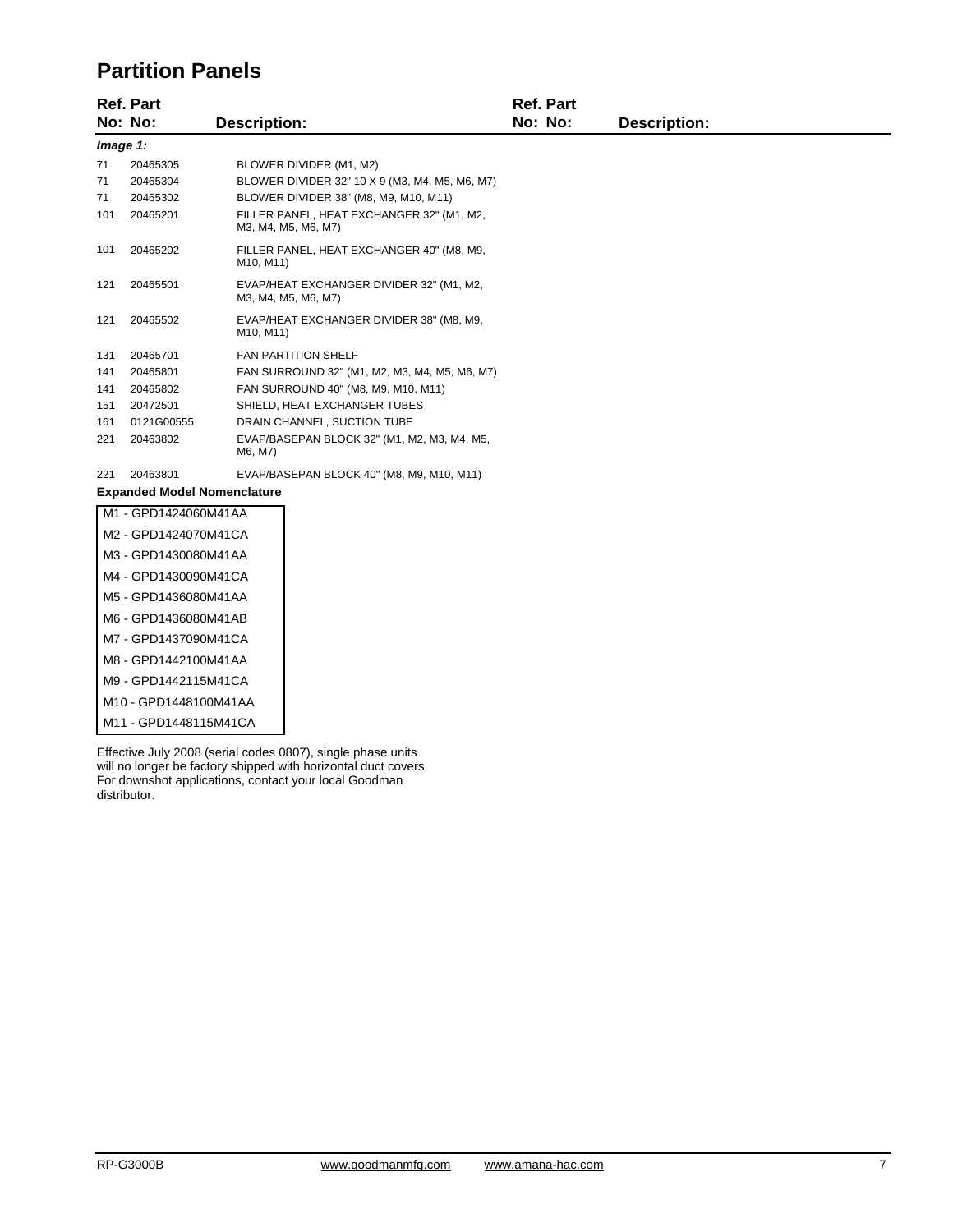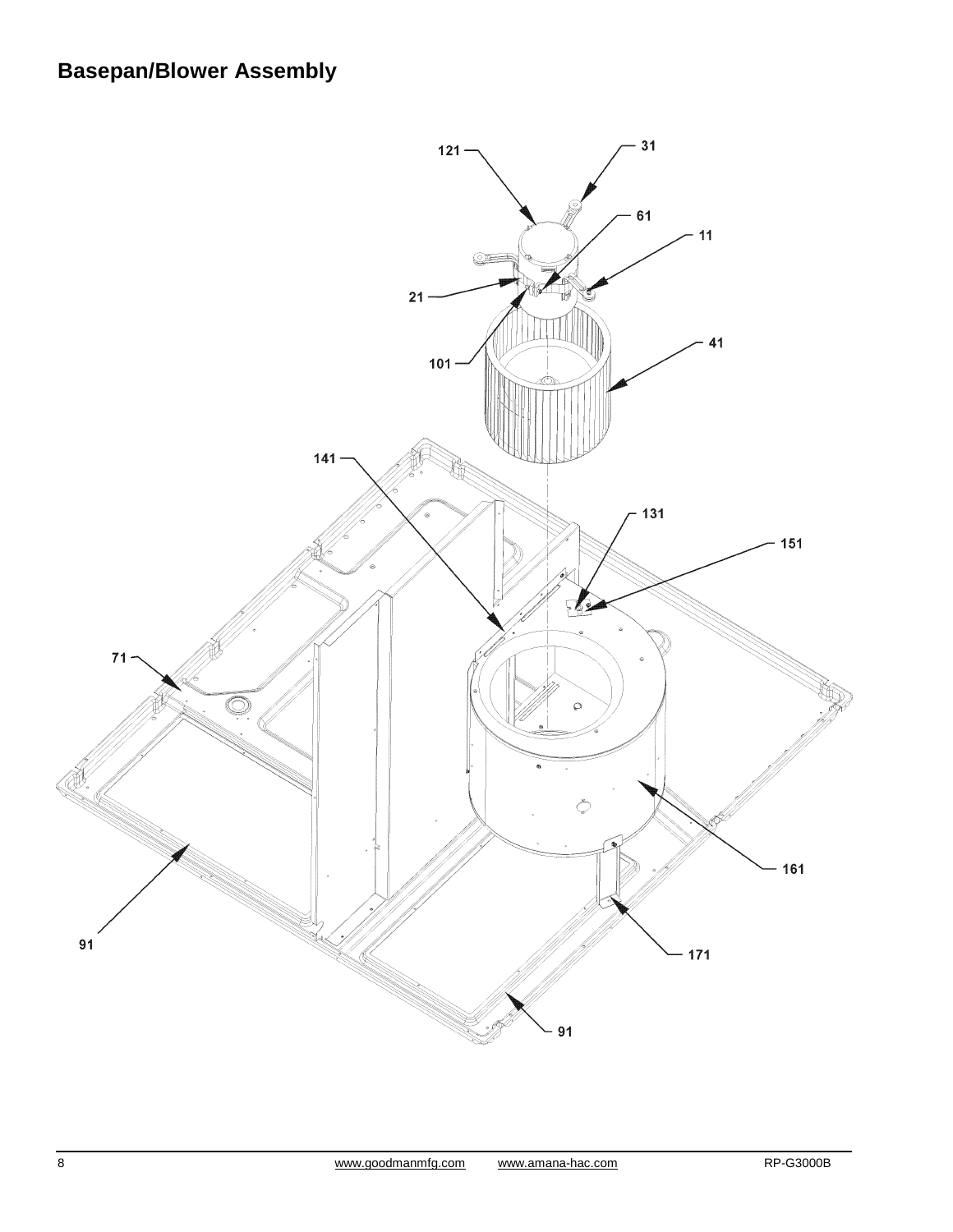### **Basepan/Blower Assembly**

|     | <b>Ref. Part</b>                   |                     |                                            | <b>Ref. Part</b> |                     |  |
|-----|------------------------------------|---------------------|--------------------------------------------|------------------|---------------------|--|
|     | No: No:                            | <b>Description:</b> |                                            | No: No:          | <b>Description:</b> |  |
|     | Image 1:                           |                     |                                            |                  |                     |  |
| 11  | M0250565                           |                     | TC SCREW 1.25" (QTY 3)                     |                  |                     |  |
| 21  | 0121M00038                         |                     | MOTOR MOUNT BAND                           |                  |                     |  |
| 31  | B1376857                           |                     | MOTOR MOUNT ARM (QTY 3)                    |                  |                     |  |
| 41  | D6723303                           |                     | BLOWER WHEEL (M3, M4, M5, M6, M7)          |                  |                     |  |
| 41  | B1368058                           |                     | BLOWER WHEEL 10 X 8 (M1, M2)               |                  |                     |  |
| 41  | B1368000                           |                     | BLOWER WHEEL 11 X 10 (M8, M9, M10, M11)    |                  |                     |  |
| 61  | B1393323                           |                     | MACHINE SCREW HWH 1/4-20 X 1-1/2 BZ        |                  |                     |  |
| 71  | 0121G00444                         |                     | BASEPAN, PACKAGE                           |                  |                     |  |
| 91  | 0121G00148                         |                     | SINGLE COVER, DOWN DISCHARGE (QTY 2)       |                  |                     |  |
| 101 | B1393800                           |                     | LOCKNUT, NYLON, INSERT 1/4, 20             |                  |                     |  |
| 121 | 0131M00434                         |                     | PROGRAMMED MOTOR (M2)                      |                  |                     |  |
| 121 | 0131M00440                         |                     | PROGRAMMED MOTOR (M9)                      |                  |                     |  |
| 121 | 0131M00594                         |                     | PROGRAMMED MOTOR (M7)                      |                  |                     |  |
| 121 | 0131M00687                         |                     | PROGRAMMED MOTOR (M1)                      |                  |                     |  |
| 121 | 0131M00688                         |                     | PROGRAMMED MOTOR (M3)                      |                  |                     |  |
| 121 | 0131M00689                         |                     | PROGRAMMED MOTOR (M5, M6)                  |                  |                     |  |
| 121 | 0131M00690                         |                     | PROGRAMMED MOTOR (M8)                      |                  |                     |  |
| 121 | 0131M00691                         |                     | PROGRAMMED MOTOR (M11)                     |                  |                     |  |
| 121 | 0131M00714                         |                     | PROGRAMMED MOTOR (M4)                      |                  |                     |  |
| 121 | 0131M00715                         |                     | PROGRAMMED MOTOR                           |                  |                     |  |
| 121 | 0131M00740                         |                     | PROGRAMMED MOTOR (M10)                     |                  |                     |  |
| 131 | 20269903                           |                     | AUXILIARY LIMIT, AUTO RESET                |                  |                     |  |
| 141 | 764742                             |                     | BLOWER BLOCK-OFF (M3, M4, M5, M6, M7)      |                  |                     |  |
| 141 | 764740                             |                     | BLOWER BLOCK-OFF 10 X 8 (M1, M2)           |                  |                     |  |
| 141 | 1864703F                           |                     | BLOWER CUT-OFF (M8, M9, M10, M11)          |                  |                     |  |
| 151 | 2509503F                           |                     | AUXILIARY LIMIT BRACKET                    |                  |                     |  |
| 161 | 0271F00001P                        |                     | BLOWER HOUSING ASSY 10 X 8 (M1, M2)        |                  |                     |  |
| 161 | 0271G00024                         | M6, M7)             | BLOWER HOUSING ASSY 10 X 9 (M3, M4, M5,    |                  |                     |  |
| 161 | 2539309                            | M11)                | BLOWER HOUSING ASSY 11 X 10 (M8, M9, M10,  |                  |                     |  |
| 171 | 20463701                           |                     | 11 X 10 BLOWER MOUNTING (M8, M9, M10, M11) |                  |                     |  |
|     | <b>Expanded Model Nomenclature</b> |                     |                                            |                  |                     |  |
|     | M1 - GPD1424060M41AA               |                     |                                            |                  |                     |  |
|     | M2 - GPD1424070M41CA               |                     |                                            |                  |                     |  |
|     | M3 - GPD1430080M41AA               |                     |                                            |                  |                     |  |
|     | M4 - GPD1430090M41CA               |                     |                                            |                  |                     |  |
|     | M5 - GPD1436080M41AA               |                     |                                            |                  |                     |  |
|     | M6 - GPD1436080M41AB               |                     |                                            |                  |                     |  |
|     | M7 - GPD1437090M41CA               |                     |                                            |                  |                     |  |
|     | M8 - GPD1442100M41AA               |                     |                                            |                  |                     |  |

M9 - GPD1442115M41CA M10 - GPD1448100M41AA

M11 - GPD1448115M41CA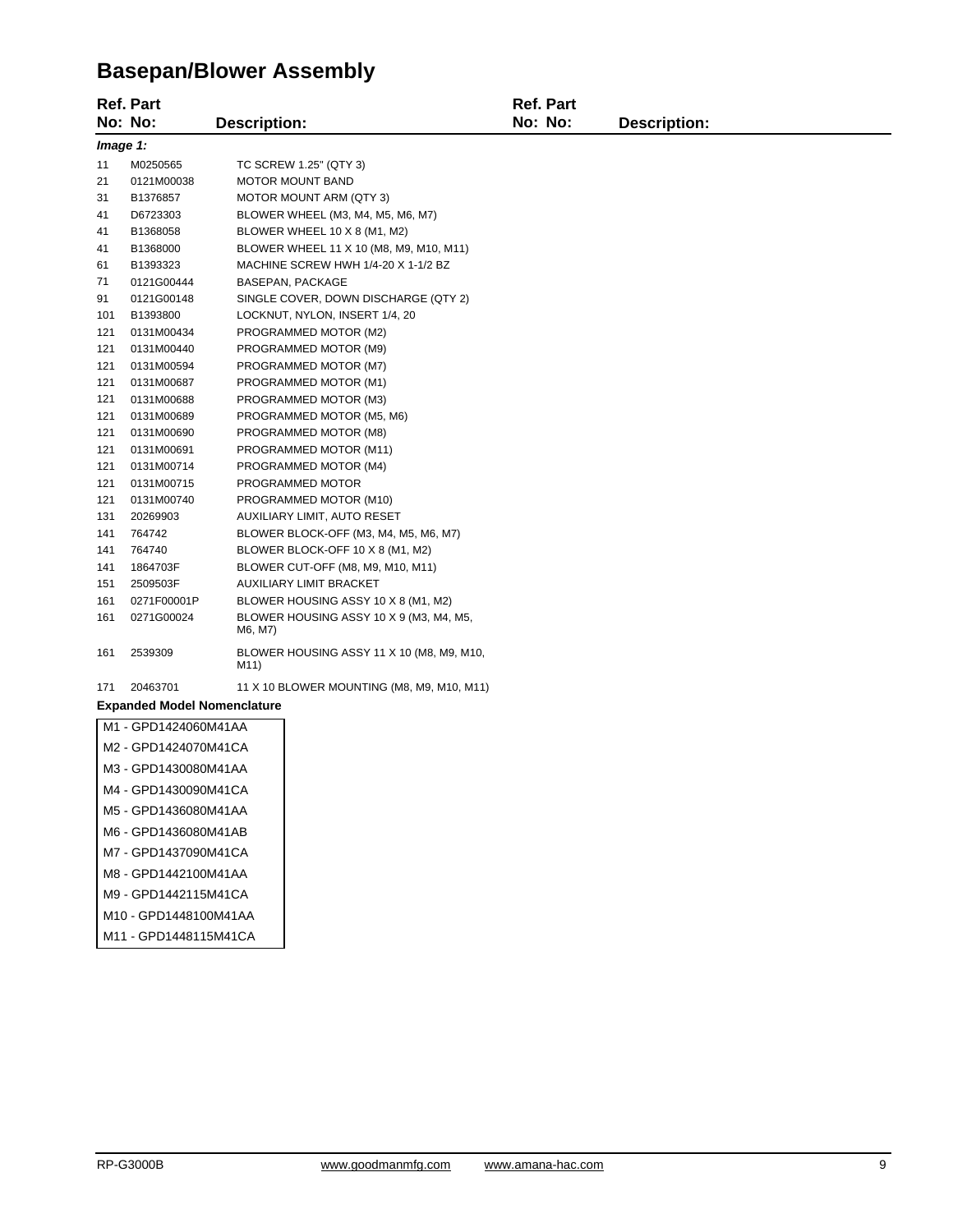# **Compresor/Tubing Assembly**

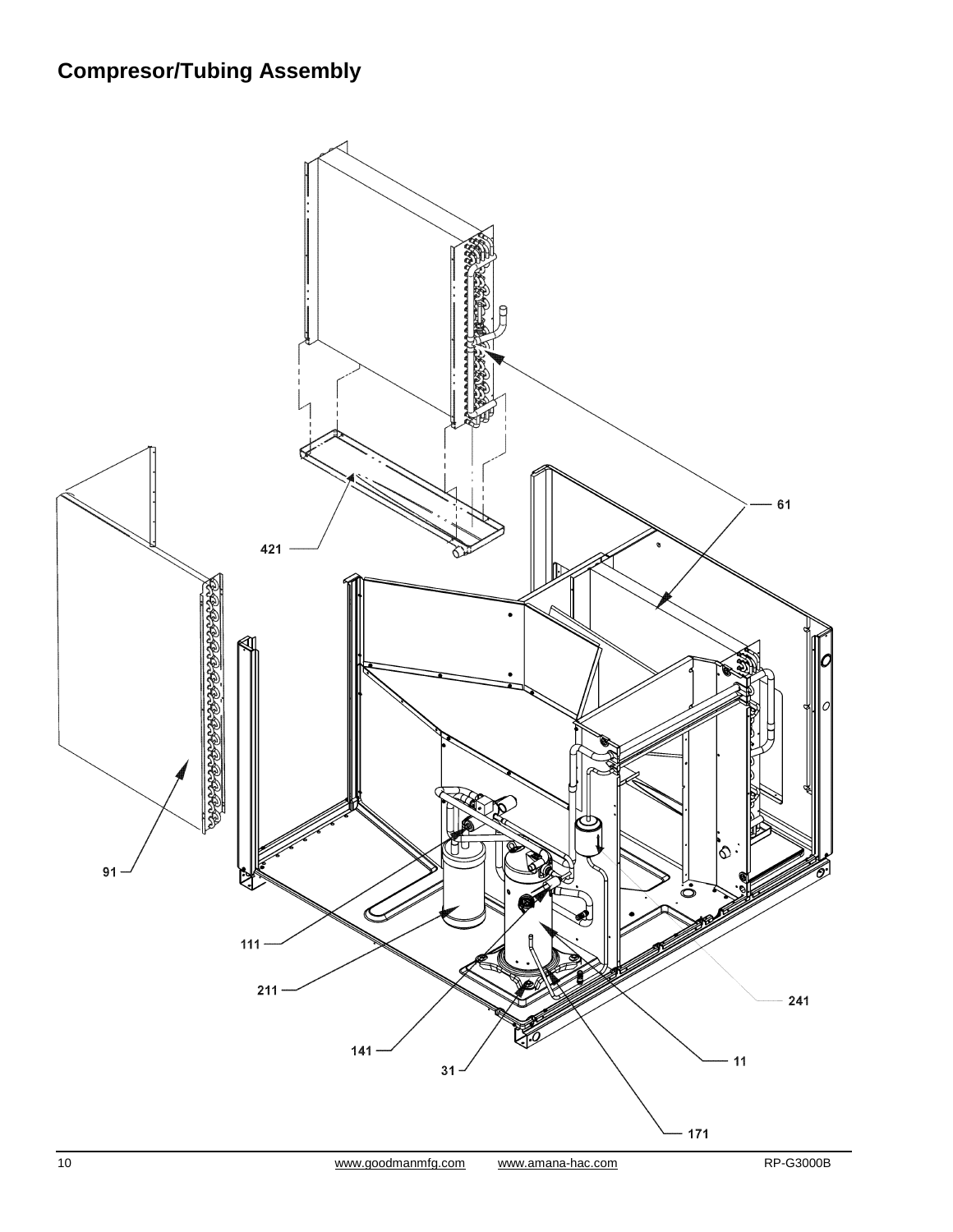# **Compresor/Tubing Assembly**

|           | Ref. Part     |                                                           | <b>Ref. Part</b> |                                    |
|-----------|---------------|-----------------------------------------------------------|------------------|------------------------------------|
|           | No: No:       | <b>Description:</b>                                       | No: No:          | <b>Description:</b>                |
|           | Image 1:      |                                                           |                  | <b>Expanded Model Nomenclature</b> |
| 11        | ZP29K5EPFV130 | COMP, 29000, 208/230/60/1 (M5, M7)                        |                  | M1 - GPD1424060M41AA               |
| 11        | ZP31K6EPFV130 | COMP, 42500, 208/230/60/1 (M6)                            |                  | M2 - GPD1424070M41CA               |
| 11        | ZP21K5EPFV130 | COMPRESSOR 21300, 208/230/60/1 (M1, M2)                   |                  |                                    |
| 11        | ZP25K5EPFV130 | COMPRESSOR 25200, 208/230/60/1 (M3, M4)                   |                  | M3 - GPD1430080M41AA               |
| 11        | ZP34K5EPFV130 | COMPRESSOR 34500, 208/230/60/1 (M8, M9)                   |                  | M4 - GPD1430090M41CA               |
| 11        | ZP39K5EPFV130 | COMPRESSOR 39000, 208/230/60/1 (M10, M11)                 |                  | M5 - GPD1436080M41AA               |
| 31        | M0221641      | TF SHOULDER SCREW (QTY 4)                                 |                  | M6 - GPD1436080M41AB               |
| 61        | 0202G00571    | EVAP COIL ASSY (M10, M11)                                 |                  | M7 - GPD1437090M41CA               |
| 61        | 0202G00659    | EVAP COIL ASSY (M1, M2)                                   |                  |                                    |
| 61        | 0202G00660    | EVAP COIL ASSY (M3, M4)                                   |                  | M8 - GPD1442100M41AA               |
| 61        | 0202G00661    | EVAP COIL ASSY (M5, M6, M7)                               |                  | M9 - GPD1442115M41CA               |
| 61        | 0202G00662    | EVAP COIL ASSY (M8, M9)                                   |                  | M10 - GPD1448100M41AA              |
| 91        | 0201G00257    | COND COIL TUBING ASSY (M1, M2)                            |                  | M11 - GPD1448115M41CA              |
| 91        | 0201G00258    | COND COIL TUBING ASSY (M3, M4, M5, M6, M7)                |                  |                                    |
| 91        | 0201G00365    | COND COIL TUBING ASSY (M8, M9)                            |                  |                                    |
| 91        | 0201G00366    | COND COIL TUBING ASSY (M10, M11)                          |                  |                                    |
| 111       | 0151R00069    | REVERSING VALVE (M1, M2, M3, M4, M5, M6, M7)              |                  |                                    |
| 111       | 0151R00071    | REVERSING VALVE (M8, M9, M10, M11)                        |                  |                                    |
| 141       | 0130M00074    | CUT-OUT SWITCH, HIGH PRESSURE                             |                  |                                    |
| 171       | 0163R00003    | HEATER, CRANKCASE 230V 40W (M8, M9)                       |                  |                                    |
| 211       | B1226206      | ACCUMULATOR (M1, M2, M3, M4, M5, M6, M7)                  |                  |                                    |
| 211       | B1226207      | ACCUMULATOR .875 (M8, M9, M10, M11)                       |                  |                                    |
| 241       | 20485201      | <b>BI-FLOW FILTER DRIER</b>                               |                  |                                    |
| 421       | 20464901DF    | DRAIN PAN-EVAP COIL                                       |                  |                                    |
| ΝS        | B1339533      | COMPRESSOR GROMMET (QTY 4)                                |                  |                                    |
| ΝS        | 0159G00002    | COMPRESSOR SCROLL HARNESS (M1, M2, M3,<br>M4, M5, M6, M7) |                  |                                    |
| ΝS        | 0159G00006    | COMPRESSOR SCROLL HARNESS (M8, M9, M10,<br>M11)           |                  |                                    |
| ΝS        | 0130M00099    | CONTROL, DEFROST (M1, M2, M3, M4, M5, M6,<br>M7)          |                  |                                    |
| ΝS        | 0130M00101    | CONTROL, DEFROST (M8, M9, M10, M11)                       |                  |                                    |
| ΝS        | 0230G00005    | CRANKCASE HEATER SWITCH (M8, M9)                          |                  |                                    |
| ΝS        | 0130M00075    | <b>CUT-OUT SWITCH, LOW PRESSURE</b>                       |                  |                                    |
| ΝS        | 0130M00106    | DISC THERMOSTAT CRNKCS HTR SW (M8, M9)                    |                  |                                    |
| ΝS        | 20513001      | <b>EVAP DRAIN FITTING</b>                                 |                  |                                    |
| ΝS        | 0162M00341    | FLOWRATOR [COND] (M8, M9)                                 |                  |                                    |
| NS.       | 0162M00342    | FLOWRATOR [COND] (M10, M11)                               |                  |                                    |
| NS        | 0162A00131    | FLOWRATOR [EVAP] (M5, M6, M7)                             |                  |                                    |
| ΝS        | 0162M00301    | FLOWRATOR [EVAP] (M8, M9)                                 |                  |                                    |
| ΝS        | 0162M00304    | FLOWRATOR [EVAP] (M10, M11)                               |                  |                                    |
| ΝS        | 0162M00339    | FLOWRATOR [EVAP] (M1, M2)                                 |                  |                                    |
| ΝS        | 0162M00340    | FLOWRATOR [EVAP] (M3, M4)                                 |                  |                                    |
| <b>NS</b> | 0162M00156    | FLOWRATOR, [COND] .045 (M1, M2)                           |                  |                                    |
| <b>NS</b> | 0162M00157    | FLOWRATOR, [COND] .047 (M3, M4, M5, M6, M7)               |                  |                                    |
| ΝS        | B1225022      | SOLENOID COIL                                             |                  |                                    |
| ΝS        | 0259G00029    | WIRE ASSY-9 CIRCUIT                                       |                  |                                    |
|           |               |                                                           |                  |                                    |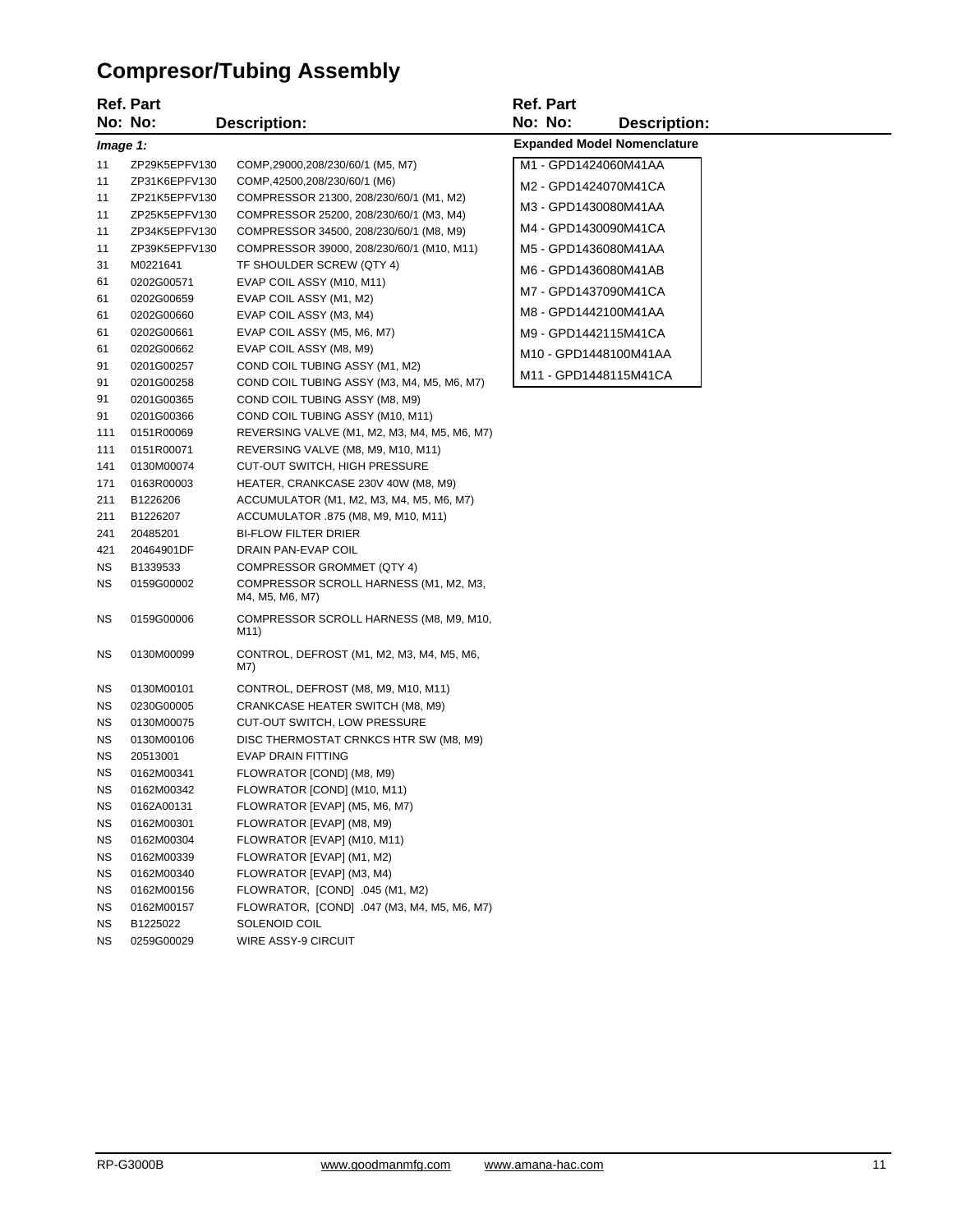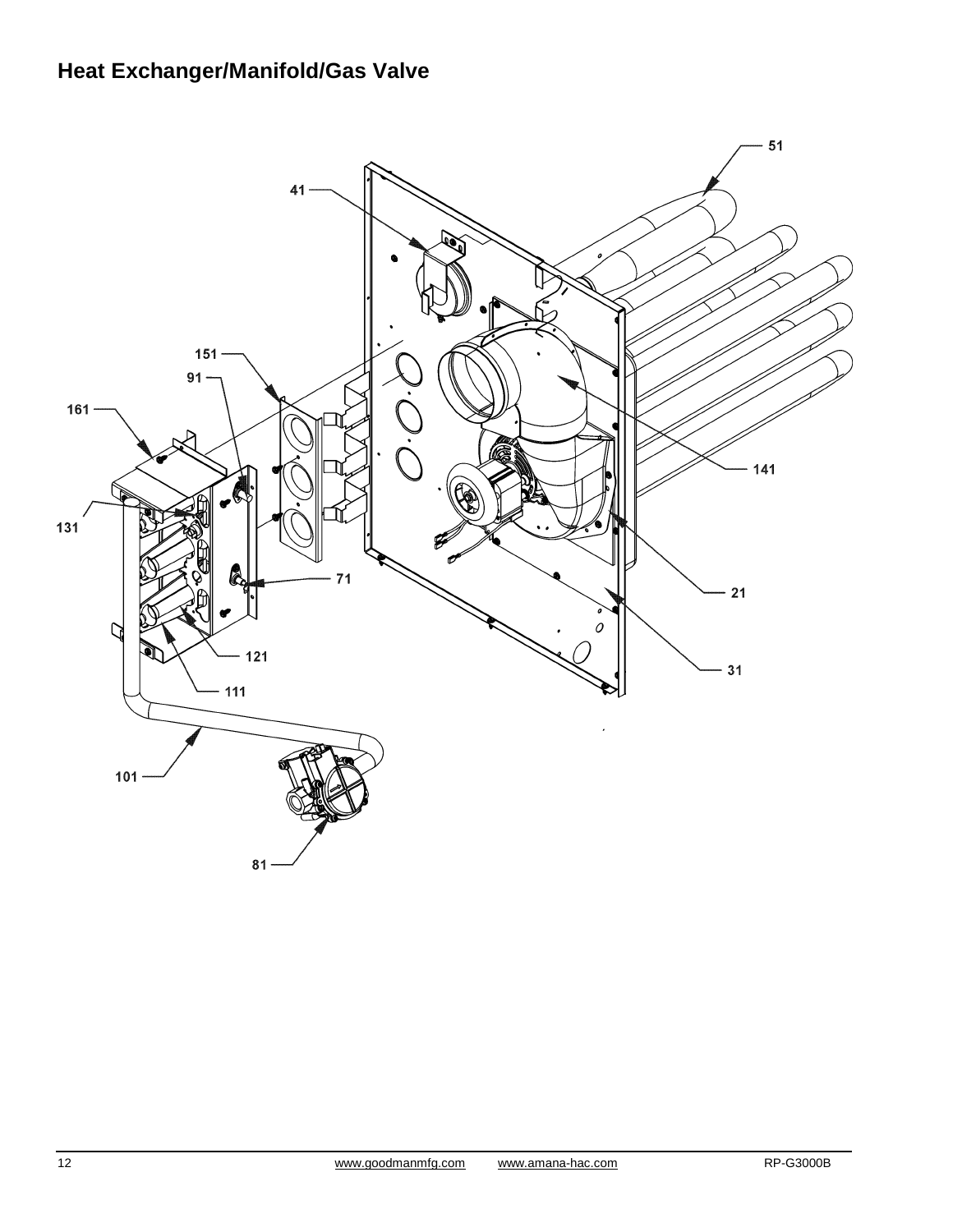### **Heat Exchanger/Manifold/Gas Valve**

|          | <b>Ref. Part</b>                   |                                                            |  | <b>Ref. Part</b> |                     |  |
|----------|------------------------------------|------------------------------------------------------------|--|------------------|---------------------|--|
|          | No: No:                            | <b>Description:</b>                                        |  | No: No:          | <b>Description:</b> |  |
| Image 1: |                                    |                                                            |  |                  |                     |  |
| 21       | 0131G00001                         | <b>ID BLOWER</b>                                           |  |                  |                     |  |
| 31       | 0121G00579                         | ID BLOWER PLATE (M1)                                       |  |                  |                     |  |
| 31       | 0121G00582                         | ID BLOWER PLATE (M8, M10)                                  |  |                  |                     |  |
| 31       | 0121G00218                         | ID BLOWER PLATE LRG 5 BRNR (M9, M11)                       |  |                  |                     |  |
| 31       | 20463101                           | ID BLOWER PLATE SML 2 BRNR (M3, M5, M6)                    |  |                  |                     |  |
| 31       | 20463102                           | ID BLOWER PLATE SML 3 BRNR (M2)                            |  |                  |                     |  |
| 31       | 20463103                           | ID BLOWER PLATE SML 4 BRNR (M4, M7)                        |  |                  |                     |  |
| 41       | 11112501                           | PRESSURE SWITCH                                            |  |                  |                     |  |
| 51       | 20490707                           | PART/TUBE ASSY 3B (M1, M2)                                 |  |                  |                     |  |
| 51       | 20490703                           | PART/TUBE ASSY 4B (M3, M4, M5, M6, M7)                     |  |                  |                     |  |
| 51       | 20490705                           | PART/TUBE ASSY 5B (M8, M9, M10, M11)                       |  |                  |                     |  |
| 71       | 0130F00014                         | <b>IGNITOR</b>                                             |  |                  |                     |  |
| 81       | 0151F00000P                        | GAS VALVE - WHITE-RODGERS 2-STAGE                          |  |                  |                     |  |
| 91       | 0130F00010                         | <b>FLAME SENSOR</b>                                        |  |                  |                     |  |
| 101      | 20493103                           | MANIFOLD - 3 BRNR (M1, M2)                                 |  |                  |                     |  |
| 101      | 20493104                           | MANIFOLD - 4 BRNR (M3, M4, M5, M6, M7)                     |  |                  |                     |  |
| 101      | 20493106                           | MANIFOLD - 5 BRNR (M8, M9, M10, M11)                       |  |                  |                     |  |
| 111      | 0163F00017                         | BECKETT BURNER (M1, M3, M5, M6, M8, M10)                   |  |                  |                     |  |
| 111      | 10735102                           | BECKETT BURNER (M2, M4, M7, M9, M11)                       |  |                  |                     |  |
| 121      | 20190411                           | BURNER BRACKET 3B (M1, M2)                                 |  |                  |                     |  |
| 121      | 20190412                           | BURNER BRACKET 4B (M3, M4, M5, M6, M7)                     |  |                  |                     |  |
| 121      | 20190413                           | BURNER BRACKET 5B (M8, M9, M10, M11)                       |  |                  |                     |  |
| 131      | 10123532                           | MANUAL RESET LIMIT 350°F (M3, M5, M6, M8,<br>M10)          |  |                  |                     |  |
| 131      | 10123529                           | MANUAL RESET LIMIT-GREEN (M1, M2, M4, M7,<br>M9, M11)      |  |                  |                     |  |
| 141      | 20484401                           | ELBOW-FLUE LEFT                                            |  |                  |                     |  |
| 141      | 20484402                           | <b>ELBOW-FLUE RIGHT</b>                                    |  |                  |                     |  |
| 151      | 11072202                           | ORIFICE SHIELD (M1, M2)                                    |  |                  |                     |  |
| 151      | 11072203                           | ORIFICE SHIELD (M3, M4, M5, M6, M7)                        |  |                  |                     |  |
| 151      | 11072204                           | ORIFICE SHIELD (M8, M9, M10, M11)                          |  |                  |                     |  |
| 161      | M0221817                           | SMALL SCREW (QTY 8)                                        |  |                  |                     |  |
| ΝS       | 20463001                           | ID BLOWER PLATE GASKET LRG (M8, M9, M10,<br>M11)           |  |                  |                     |  |
| ΝS       | 20462801                           | ID BLOWER PLATE GASKET SML (M1, M2, M3,<br>M4, M5, M6, M7) |  |                  |                     |  |
| ΝS       | 0163F00018                         | ORIFICE (M2, M4, M7, M9, M11)                              |  |                  |                     |  |
| ΝS       | 10716005                           | ORIFICE (M1, M3, M5, M6, M8, M10)                          |  |                  |                     |  |
|          | <b>Expanded Model Nomenclature</b> |                                                            |  |                  |                     |  |
|          | M1 - GPD1424060M41AA               |                                                            |  |                  |                     |  |
|          | M2 - GPD1424070M41CA               |                                                            |  |                  |                     |  |
|          | M3 - GPD1430080M41AA               |                                                            |  |                  |                     |  |
|          | M4 - GPD1430090M41CA               |                                                            |  |                  |                     |  |
|          | M5 - GPD1436080M41AA               |                                                            |  |                  |                     |  |
|          |                                    |                                                            |  |                  |                     |  |
|          | M6 - GPD1436080M41AB               |                                                            |  |                  |                     |  |
|          | M7 - GPD1437090M41CA               |                                                            |  |                  |                     |  |
|          | M8 - GPD1442100M41AA               |                                                            |  |                  |                     |  |

M9 - GPD1442115M41CA

M10 - GPD1448100M41AA

M11 - GPD1448115M41CA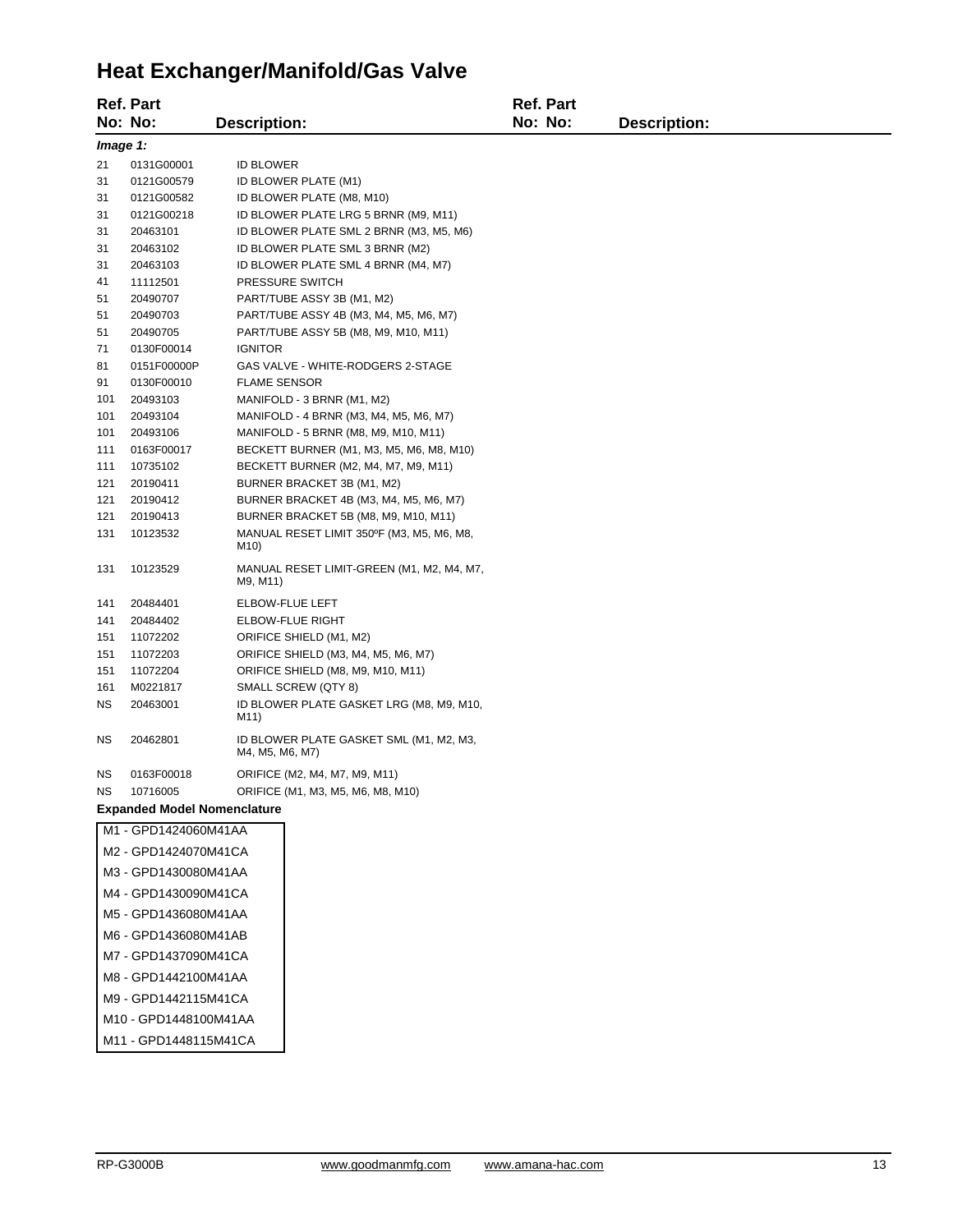### **Control Panel**